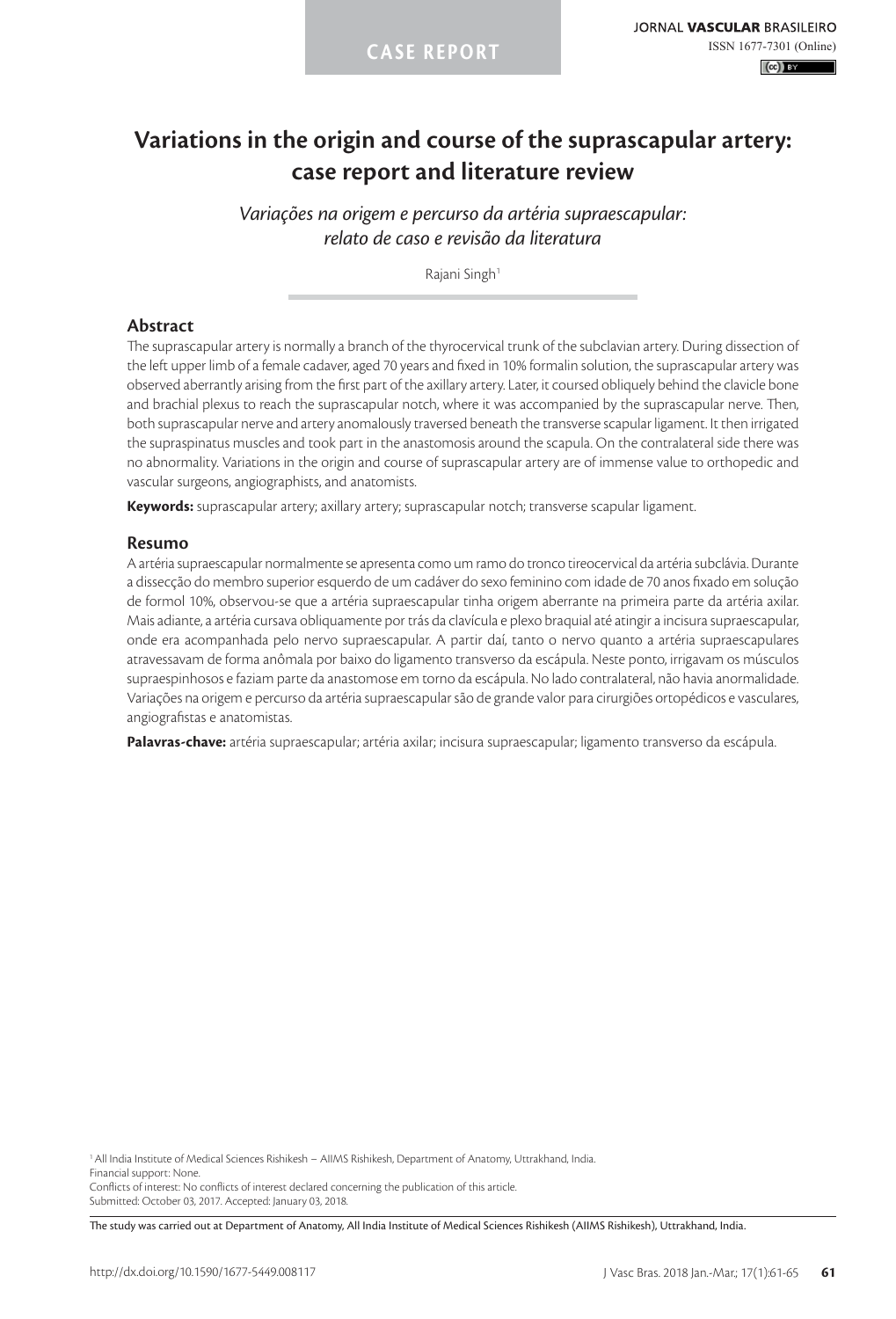## **INTRODUCTION**

The suprascapular artery usually originates from the thyrocervical trunk of the subclavian artery (Figure 1), before crossing the laterally situated scalenus anterior muscle, phrenic nerve, brachial plexus, and subclavian artery. On reaching the superior border of the scapula, it crosses over the transverse scapular ligament, while the suprascapular nerve passes beneath the transverse scapular ligament. Numerous variations in the origin and course of the suprascapular artery have been reported by various authors.<sup>1,2</sup> One such rare case of anomalous origin and course of the suprascapular artery, arising anomalously from the first part of the axillary artery, is elucidated in the present study. The suprascapular artery irrigates the rotator cuff in general and the supraspinatus muscles, clavicle, acromioclavicular joint, and shoulder joint in particular. Hence, suprascapular artery variants may affect treatments involving the rotator cuff and clavicle fractures. Moreover, during radical and modified neck surgeries, the suprascapular artery must be identified and ligated. If knowledge of variations of the suprascapular artery is absent, mismanagement could occur during these procedures. Furthermore, passage of the artery under the suprascapular foramen could compress neurovascular structures, leading to neurovascular complications. Knowledge of this suprascapular artery variation is also important in cases of arthroscopic suprascapular nerve decompression and in management of glenohumeral region disease due to underlying circulation problems.<sup>2</sup> Therefore, an origin and course of the suprascapular artery such as that seen in our case takes on great importance. In view of the immense clinical implications of this variation of the suprascapular artery for vascular surgeons, orthopedic surgeons, the case is reported and the related literature has been reviewed.

## **CASE REPORT**

During dissection of the left upper limb of a female cadaver, aged 70 years and fixed in 10% formalin, an anomalous origin and course of the suprascapular artery (Figure 2) was observed, differing from what is described in standard text books on Anatomy (Figure 1). A total of 28 upper limbs from 14 cadavers of North Indian origin were observed. Of these limbs, an aberrant origin of the suprascapular artery from the first part of the axillary artery (Figure 2) was detected in only one limb, constituting 3.6% of this sample. It was crossed over anteriorly by the lateral cord of the brachial plexus. Later in its course, it passed obliquely behind the clavicle to reach the suprascapular notch, where it was accompanied by the suprascapular nerve.



Figure 1. Showing origin of suprascapular artery from the thyrocervical trunk, as described in standard text books. CL, clavicle; SA, Scalenus anterior muscle; SSA, suprascapular artery; SUB, subclavian artery; TC, transverse cervical artery; TCT, thyrocervical trunk.



Figure 2. Showing anomalous origin of the suprascapular artery from the first part of the axillary artery. AA, axillary artery; CP, coracoid process; LC, lateral cord; PMi, pectoralis minor; SSA, suprascapular artery; SSN, suprascapular nerve.

Both nerve and artery passed beneath the transverse scapular ligament anomalously (Figure 2) and thereafter the artery entered the supraspinous fossa where it irrigated the supraspinatus muscle and took part in the anastomosis around the scapula. There was no abnormality on the contralateral side.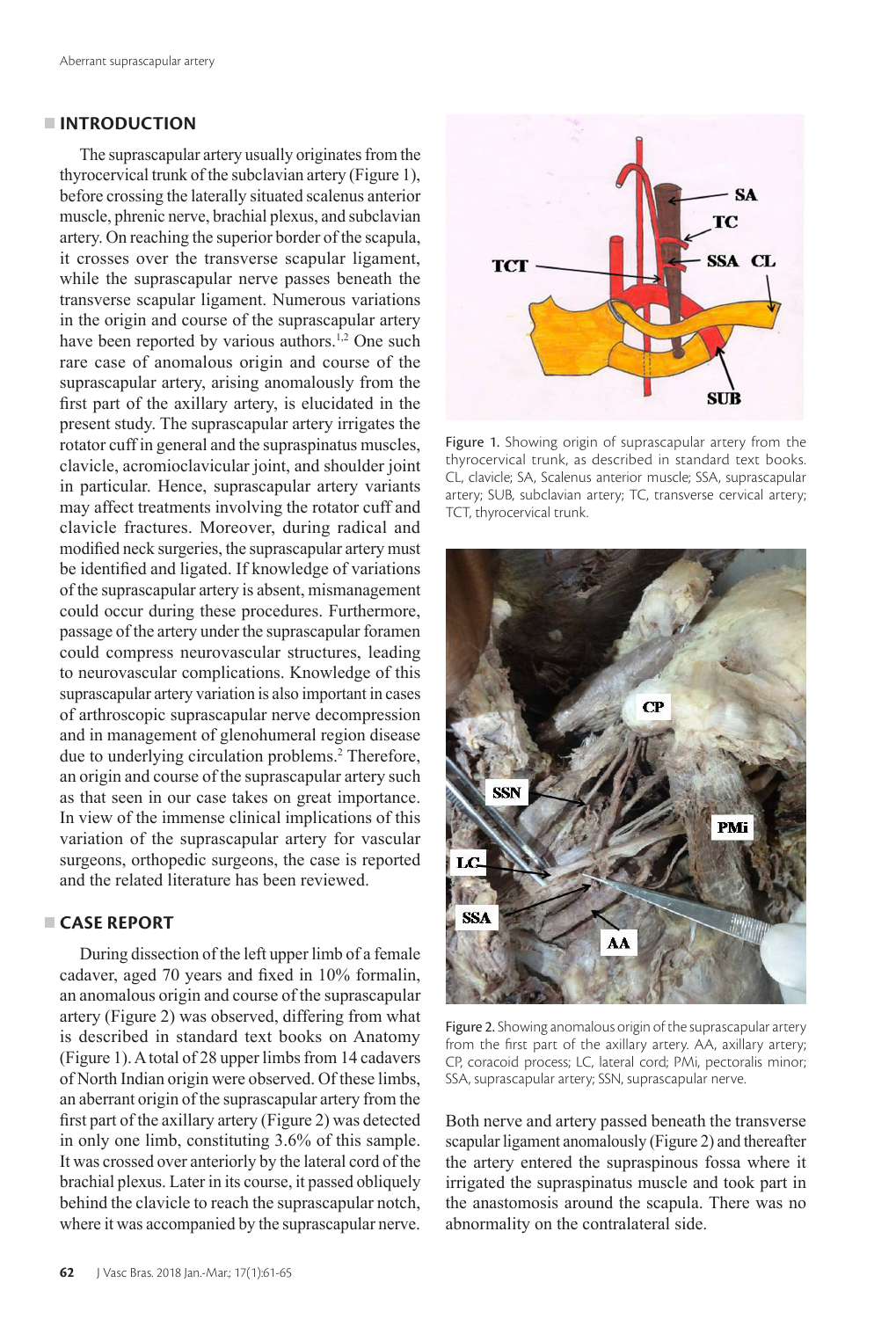### **DISCUSSION**

Variant origins and courses of the suprascapular artery have been described earlier by a great number of authors.1,2 Variations in relation to suprascapular vessels and nerves have been classified into four types by Polguj et al.3 Our case corresponds to Polguj's type III. Suprascapular arteries arising from different parts of the subclavian or axillary artery have been observed by Tountas and Bergman<sup>4</sup> with a median incidence of 10%. Most commonly the artery arises from the subclavian artery, with an incidence of 21.3%.<sup>5</sup> The suprascapular artery may also originate from the internal thoracic artery  $(1-5.1\%)$ <sup>5</sup> from the costocervical trunk  $(1\%)$ , or from the dorsal scapular artery.<sup>7</sup> However, in the present study we observed a suprascapular artery that originated from the first part of the axillary artery on the left side in a female cadaver, whereas it typically arose from the thyrocervical trunk on the right side. The origin of suprascapular artery on the left side from the first part of the axillary artery is rare and was reported in one of the cases studied by Mishra and Ajmani.<sup>2</sup> These authors observed this variation in 1.6% of cases studied. However, the author of the present study observed this variation in 3.8% of cases and crossing of the suprascapular artery by a lateral cord is a rare finding. This discrepancy may be due to different sample size and specimens from a different region. Shukla et al. reported a male cadaver with bilateral suprascapular arteries originating from the first part of the axillary arteries.8 A suprascapular artery originating from the first part of the axillary artery on the left side and passing beneath the transverse scapular ligament has been reported in a male cadaver.<sup>9</sup> Recently, a suprascapular artery arising from the first part of the axillary and piercing the lateral cord was reported.10 However, in our case the artery was crossed by the lateral cord of brachial plexus. Naidoo et al. observed this variation in 2% of cases.<sup>11</sup> Mahato<sup>12</sup> reported a bilateral variation of the suprascapular artery, where the suprascapular artery arose from the third part of the axillary artery.

An anomalous origin of the suprascapular artery from the third segment of the subclavian artery was observed on the right side in one female Caucasian specimen<sup>13</sup> ( $1/62 = 1.6\%$ ). However, the suprascapular artery arising from the third part of the subclavian artery has been reported earlier by Reed and Trotter in **CLINICAL IMPLICATIONS OF VARIANT**  25% of cases.<sup>5</sup> Suprascapular artery emanating from the internal thoracic artery was detected by Reed and Trotter in 10% and in 5% of cases.<sup>5</sup>

Passage of both suprascapular artery and nerve beneath the transverse scapular ligament has been reported by a number of authors.<sup>3,4,8,9,12,13</sup> Passage of suprascapular artery beneath the transverse scapular artery was described as subligamentous course by various authors.<sup>5,14</sup> According to Tubbs et al.,<sup>15</sup> the suprascapular artery passed under the superior transverse scapular ligament (STSL) along with the suprascapular nerve with a median incidence of 2.5% (3/120). In one male cadaver, the finding was bilateral and in another male cadaver it was unilateral.<sup>15</sup>

Yang et al.<sup>16</sup> classified the arrangement of the suprascapular vessels into three types: In Type I (59.4%), all suprascapular vessels passed over the STSL; in Type II (29.7%), the vessels traversed over and under the superior transverse scapular ligament (STSL) simultaneously (at least one vessel passed under or over the STSL); and in Type III (10.9%), all vessels traveled under the STSL. Moreover, three cases of the suprascapular artery passing through the suprascapular notch were detected by Reineck and Krishnan during endoscopic suprascapular nerve release.<sup>17</sup>

A common trunk dividing into the suprascapular and superficial cervical arteries has been described in 30% of individuals, whereas in 28% of the cases both arteries arose directly from the thyrocervical trunk.4 There is a report of two cases of duplicated suprascapular arteries existing bilaterally – one arising from the thyrocervical trunk and the other arising from the third part of the subclavian artery. In both cases, the artery with normal origin also had a normal course, whereas the other artery passed below the transverse scapular ligament. The suprascapular artery may be absent in almost 3% of cases.

An origin of the suprascapular artery in the vicinity of the thyrocervical trunk is the most common variation and at the same time it is of least interest from an anatomical or clinical viewpoint, since in this case the course and relations of the artery are not affected.<sup>15</sup> In contrast, origin of the suprascapular artery from the third part of the subclavian artery or from the axillary artery is rarer, but clinically significant.<sup>13</sup>

Embryologically, all main vessels develop from a primary plexus of smaller ones. During development, some vessels enlarge and form definitive channels and others regress.7 During this phase of development, it is possible that different patterns in the vessels may appear, including both the origin and/or the course of either arteries or veins.

# **ORIGIN AND COURSE OF THE SUPRASCAPULAR ARTERY**

The suprascapular artery irrigates the tendinous rotator cuff of the shoulder joint. Therefore, variations in the origin of the suprascapular artery will affect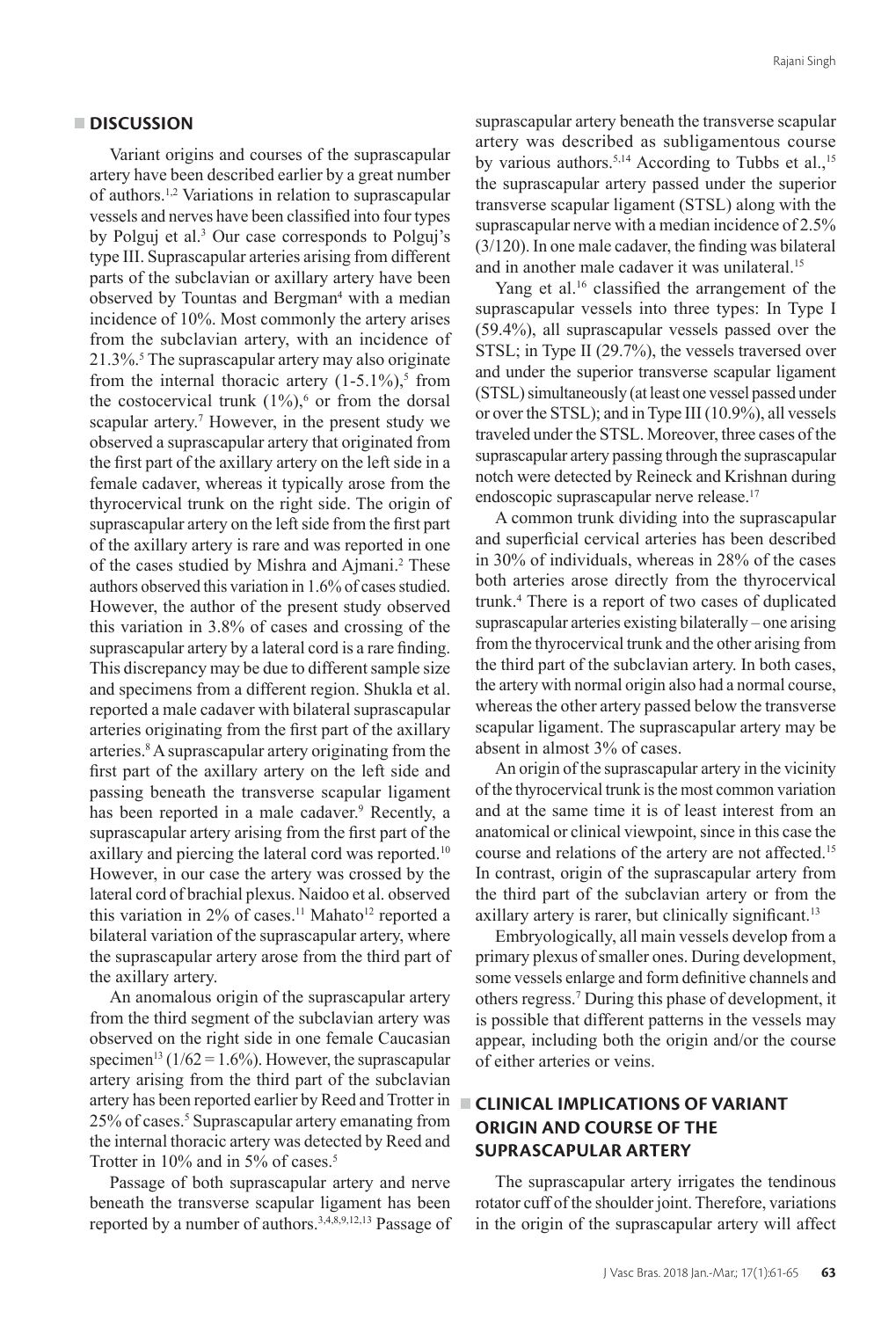management of vascular diseases of the cervical and shoulder regions.<sup>8</sup>

The suprascapular artery irrigates the proximal four-fifths of the clavicle and constitutes the exclusive blood supply for the middle third of the clavicle.<sup>18,19</sup> If the suprascapular artery arises from an anomalous position, it is possible that its unusual origin and course could either increase or decrease the chances of being damaged by a fractured clavicle, depending on the proximity of this origin to the middle of the bone. In our case, the suprascapular artery originated from the first segment of the axillary artery and almost behind the external third of the clavicle. In this condition, the probability of damage to artery is lower.

Inside the suprascapular notch, the suprascapular nerve is restrained by the transverse scapular ligament. This may lead to friction, inflammation and finally constriction of the nerve, leading to suprascapular neuropathy.<sup>20</sup> Ossification of the STSL<sup>21</sup> and anomalous course of the suprascapular artery under the ligament could lead to constriction of the nerve, since they reduce the capacity of the notch. Chronically, this could lead to atrophy of the supraspinatus and infraspinatus muscles, decreasing abduction and external rotation of the shoulder and causing chronic deep-seated pain in the shoulder that is aggravated with movement. Suprascapular neuropathy may also occur by other mechanisms as well. For example, damage to the suprascapular artery may lead to microemboli in the vasa nervorum of the suprascapular nerve,<sup>3</sup> and may culminate in ischemia of nerve. Suprascapular nerve injuries have become the main cause of shoulder pain and dysfunction. Hence, knowing the origin and branching pattern of the suprascapular artery would help in the management of diseases of the cervical and shoulder region, which could be of vascular origin.

If a patient presents with shoulder pain which is not due to arthritis, or malfunction of the shoulder's rotator cuff, suprascapular neuropathy must be kept in mind, as the pulsating artery might compress the nerve causing suprascapular neuropathy.13

Thus, knowledge of variant origins and courses of the suprascapular artery is invaluable for vascular surgeons, orthopedicians, angiographists, and anatomists.

### **REFERENCES**

- 1. Cummins CA, Messer TM, Nuber GW. Suprascapular nerve entrapment. J Bone Joint Surg Am. 2000;82(3):415-24[. PMid:10724234.](http://www.ncbi.nlm.nih.gov/entrez/query.fcgi?cmd=Retrieve&db=PubMed&list_uids=10724234&dopt=Abstract) <http://dx.doi.org/10.2106/00004623-200003000-00013>.
- 2. Mishra S, Ajmani ML. Anomalous origin of suprascapular artery–a case report. J Anat Soc India. 2003;52:180-2.
- 3. Polguj M, Rożniecki J, Sibiński M, Grzegorzewski A, Majos A, Topol M. The variable morphology of suprascapular nerve and vessels at suprascapular notch: a proposal for classification and

its potential clinical implications. Knee Surg Sports Traumatol Arthrosc. 2015;23(5):1542-8. [PMid:24633009.](http://www.ncbi.nlm.nih.gov/entrez/query.fcgi?cmd=Retrieve&db=PubMed&list_uids=24633009&dopt=Abstract) [http://dx.doi.](http://dx.doi.org/10.1007/s00167-014-2937-1) [org/10.1007/s00167-014-2937-1.](http://dx.doi.org/10.1007/s00167-014-2937-1)

- 4. Tountas CP, Bergman RA. Arteries. In: Tountas CP, Bergman RA. Anatomic variations of the upper extremity. London: Churchill Livingstone; 1993. Chap. 3, p. 190-2.
- 5. Read WT, Trotter M. The origins of transverse cervical and of transverse scapular arteries in American Whites and Negroes. Am J Phys Anthropol. 1941;28(2):239-47. [http://dx.doi.org/10.1002/](http://dx.doi.org/10.1002/ajpa.1330280206) [ajpa.1330280206](http://dx.doi.org/10.1002/ajpa.1330280206).
- 6. Lippert H, Pabst R. Arterial variations in man: classification and frequency. Muenchen: Bergmann; 1985. p. 78-9.
- 7. Saadeh FA. The suprascapular artery: case report of an unusual origin. Anat Anz. 1979;145(1):83-6. [PMid:434481.](http://www.ncbi.nlm.nih.gov/entrez/query.fcgi?cmd=Retrieve&db=PubMed&list_uids=434481&dopt=Abstract)
- 8. Lovesh S, Gaur N, Soni G. Bilateral variation in the origin of suprascapular artery. Int J Anat Var. 2012;5:14-5.
- 9. Adibatti M, Prasanna LC. Variation in the origin of suprascapular artery. Int J Anat Var. 2010;3:178-9.
- 10. Jaishree H, Ashwini H. A rare variation in origin and course of suprascapular artery. Indian Journal of Medical Case Reports. 2014;3(4):46-8.
- 11. Naidoo N, Lazarus L, De Gama BZ, Satyapal KS. The variant course of the suprascapular artery. Folia Morphol. 2014;73(2):206-9. [PMid:24902100.](http://www.ncbi.nlm.nih.gov/entrez/query.fcgi?cmd=Retrieve&db=PubMed&list_uids=24902100&dopt=Abstract) [http://dx.doi.org/10.5603/FM.2014.0030.](http://dx.doi.org/10.5603/FM.2014.0030)
- 12. Mahato NK. Bilateral anomalous suprascapular arteries. Eur J Anat. 2010;14:31-4.
- 13. Pyrgakis P, Panagouli E, Venieratos D. Anomalous origin and course of the suprascapular artery combined with absence of the suprascapular vein: case study and clinical implications. N Am J Med Sci. 2013;5(2):129-33. [PMid:23641375.](http://www.ncbi.nlm.nih.gov/entrez/query.fcgi?cmd=Retrieve&db=PubMed&list_uids=23641375&dopt=Abstract) [http://dx.doi.](http://dx.doi.org/10.4103/1947-2714.107534) [org/10.4103/1947-2714.107534](http://dx.doi.org/10.4103/1947-2714.107534).
- 14. Cummins CA, Anderson K, Bowen M, Nuber G, Roth SI. Anatomy and histological characteristics of the spinoglenoid ligament. J Bone Joint Surg Am. 1998;80(11):1622-5[. PMid:9840630.](http://www.ncbi.nlm.nih.gov/entrez/query.fcgi?cmd=Retrieve&db=PubMed&list_uids=9840630&dopt=Abstract) [http://](http://dx.doi.org/10.2106/00004623-199811000-00008) [dx.doi.org/10.2106/00004623-199811000-00008](http://dx.doi.org/10.2106/00004623-199811000-00008).
- 15. Tubbs RS, Smyth MD, Salter G, Oakes WJ. Anomalous traversement of the suprascapular artery through the suprascapular notch: A possible mechanism for undiagnosed shoulder pain? Med Sci Monit. 2003;9(3):BR116-9. [PMid:12640333.](http://www.ncbi.nlm.nih.gov/entrez/query.fcgi?cmd=Retrieve&db=PubMed&list_uids=12640333&dopt=Abstract)
- 16. Yang HJ, Gil YC, Jin JD, Ahn SV, Lee HY. Topographical anatomy of the suprascapular nerve and vessels at the suprascapular notch. Clin Anat. 2012;25(3):359-65. [PMid:21853468.](http://www.ncbi.nlm.nih.gov/entrez/query.fcgi?cmd=Retrieve&db=PubMed&list_uids=21853468&dopt=Abstract) [http://dx.doi.](http://dx.doi.org/10.1002/ca.21248) [org/10.1002/ca.21248](http://dx.doi.org/10.1002/ca.21248).
- 17. Reineck JR, Krishnan SG. Subligamentous suprascapular artery encountered during arthroscopic suprascapular nerve release: a report of three cases. J Shoulder Elbow Surg. 2009;18(3):e1-3. [PMid:19046638.](http://www.ncbi.nlm.nih.gov/entrez/query.fcgi?cmd=Retrieve&db=PubMed&list_uids=19046638&dopt=Abstract) [http://dx.doi.org/10.1016/j.jse.2008.08.007.](http://dx.doi.org/10.1016/j.jse.2008.08.007)
- 18. Robinson CM. Fractures of the clavicle in the adult. Epidemiology and classification. J Bone Joint Surg Br. 1998;80(3):476-84. [PMid:9619941.](http://www.ncbi.nlm.nih.gov/entrez/query.fcgi?cmd=Retrieve&db=PubMed&list_uids=9619941&dopt=Abstract) [http://dx.doi.org/10.1302/0301-620X.80B3.8079.](http://dx.doi.org/10.1302/0301-620X.80B3.8079)
- 19. Havet E, Duparc F, Tobenas-Dujardin AC, Muller JM, Delas B, Fréger P. Vascular anatomical basis of clavicular non-union. Surg Radiol Anat. 2008;30(1):23-8[. PMid:18038111.](http://www.ncbi.nlm.nih.gov/entrez/query.fcgi?cmd=Retrieve&db=PubMed&list_uids=18038111&dopt=Abstract) [http://dx.doi.org/10.1007/](http://dx.doi.org/10.1007/s00276-007-0278-1) [s00276-007-0278-1](http://dx.doi.org/10.1007/s00276-007-0278-1).
- 20. Antoniadis G, Richter HP, Rath S, Braun V, Moese G. Suprascapular nerve entrapment: experience with 28 cases. J Neurosurg. 1996;85(6):1020-5[. PMid:8929490.](http://www.ncbi.nlm.nih.gov/entrez/query.fcgi?cmd=Retrieve&db=PubMed&list_uids=8929490&dopt=Abstract) [http://dx.doi.org/10.3171/](http://dx.doi.org/10.3171/jns.1996.85.6.1020) [jns.1996.85.6.1020](http://dx.doi.org/10.3171/jns.1996.85.6.1020).